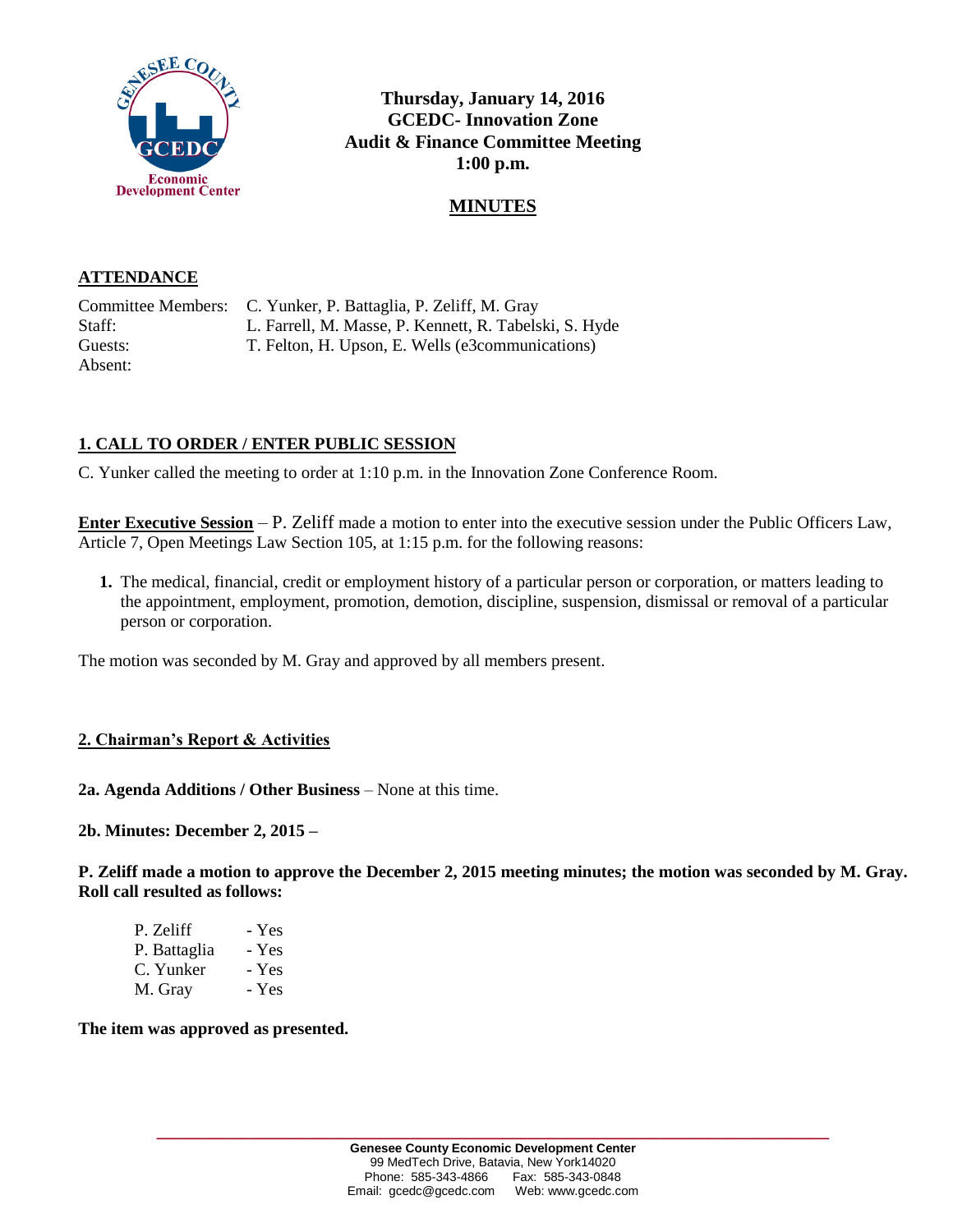# **3. DISCUSSIONS / OFFICIAL RECOMMENDATIONS TO THE COMMITTEE:**

# **3a. e3communications Public Relations Contract - \$18,000** – R. Tabelski introduced E. Wells from

e3communications to the committee and noted that he has been a big help with event planning, speaking points and press releases.

E. Wells gave a brief overview of his activities in 2015 and distributed a memo to the Committee describing some of his activities.

R. Tabelski asked the committee to recommend approval of the e3communications public relations contract for 2016 not to exceed \$18,000.

**M. Gray made a motion to recommend approval of the e3communications Public Relations Contract not to exceed \$18,000 to the full board; the motion was seconded by P. Zeliff. Roll call resulted as follows:**

| P. Zeliff    | - Yes |
|--------------|-------|
| P. Battaglia | - Yes |
| C. Yunker    | - Yes |
| M. Gray      | - Yes |

**The item was approved as presented.**

### **R. Tabelski and E. Wells left the meeting.**

### **S. Hyde joined the meeting.**

**3b. Insurance Discussion** – Joe Teresi (Tompkins Insurance Agency) provided the GCEDC with the following alternate deductible options and corresponding premiums in regard to the dwellings and other structures at the STAMP site.

- $-$  \$1,000 deductible (current) \$8,501 - \$2,500 deductible \$7,344
- $-$  \$5,000 deductible  $\$6,798$
- $-$  \$10,000 deductible \$6,253

The current policy with Erie & Niagara has a \$10,000 deductible and is due to renew in October of this year. The company is willing to prorate the expense if the committee would like to make a change to the deductible. The committee considered the options and recommended that the GCEDC switch to a \$10,000 deductible given that it is planned for the buildings to eventually be torn down.

L. Farrell informed the committee that Philadelphia Insurance, the current D&O Insurance carrier, has sent us notification that they will be increasing our premium and increasing our deductible if we choose to renew with them. The policy is due to expire in February of this year. Lawley Genesee (the insurance broker for D&O Insurance) is working on obtaining additional quotes and they will work with Philadelphia to see if they can negotiate on the agencies behalf. L. Farrell anticipates that Lawley will be in to present options and answer any questions at the next committee meeting.

**3c. 2016 County Funding Contract** – L. Farrell asked the Committee to approve the Genesee County Financial Assistance Contract for the period beginning January 1, 2016 through December 31, 2016. Total funding to be received for 2016 is \$215,014; this is the same level of funding as the last four years.

**P. Battaglia made a motion to recommend approval of the 2016 County Funding Contract to the full board; the motion was seconded by M. Gray. Roll call resulted as follows:**

| P. Zeliff    | - Yes |
|--------------|-------|
| P. Battaglia | - Yes |
| C. Yunker    | - Yes |
| M. Gray      | - Yes |

**The item was approved as presented.**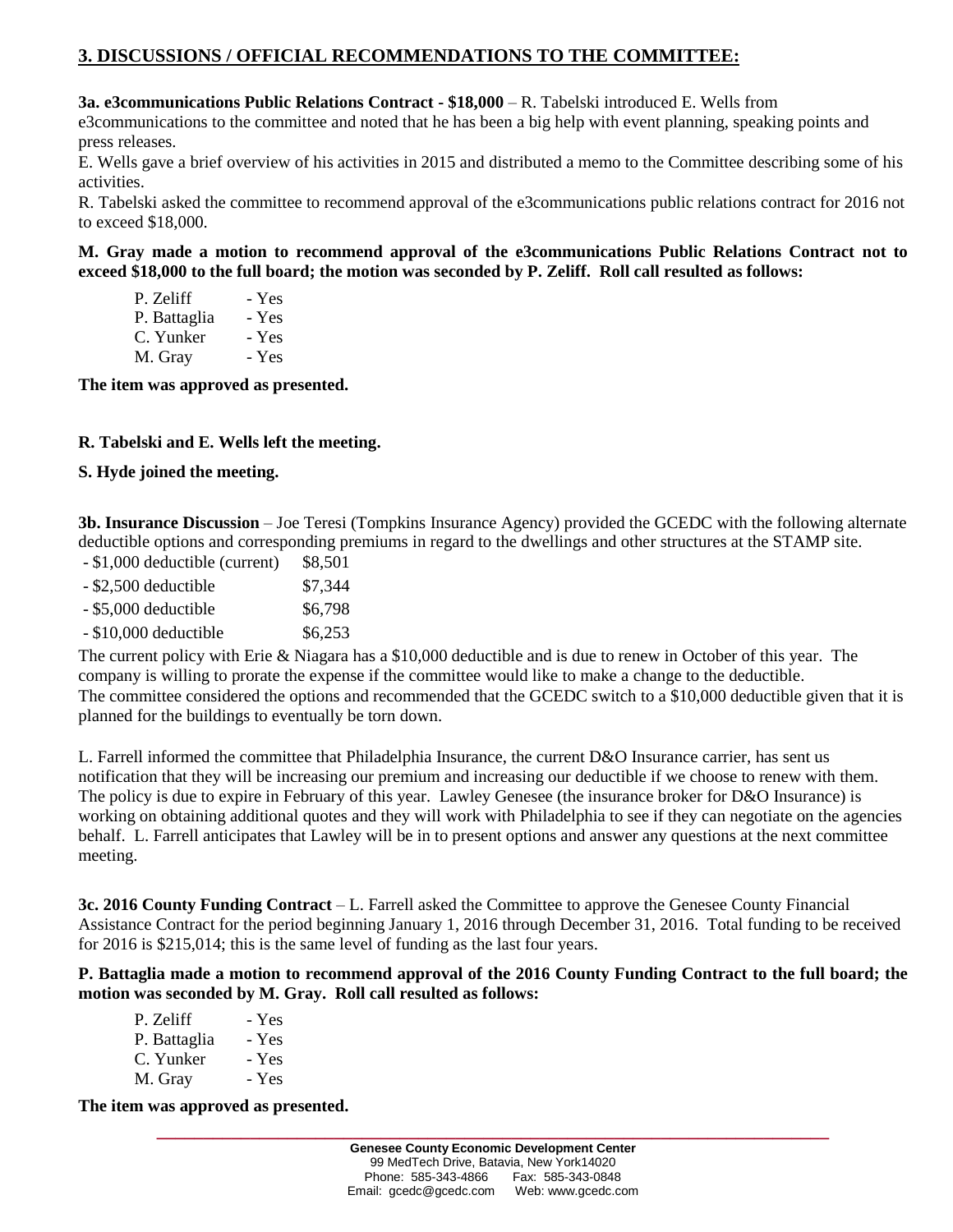**3d. 2016 H. Sicherman Contract** - L. Farrell is requesting approval to extend the GCEDC's contract with H. Sicherman & Company, Inc. for the 2016 calendar year. Harry Sicherman provides technical services in the areas of economic development, community development, management and administrative services related to the Community Development Block Grant (CDBG) Program. As presented, the extension would include a cap of \$10,000 for the year, a portion of which would be chargeable to and reimbursed from Homes & Community Renewal Grants.

After discussing the contract and the potential projects for 2016, the Committee decided that they would like to approve the contract with a not to exceed amount of \$25,000, of which \$5,000 can be non-reimbursable expenses.

**P. Zeliff made a motion to recommend approval of the 2016 H. Sicherman & Company, Inc. Contract not to exceed \$25,000, of which \$5,000 can be non-reimbursable expenses, to the full board; the motion was seconded by M. Gray. Roll call resulted as follows:**

| P. Zeliff    | - Yes |
|--------------|-------|
| P. Battaglia | - Yes |
| C. Yunker    | - Yes |
| M. Gray      | - Yes |

**The item was approved as presented.**

**3e. November 2015 Financial Statements** – L. Farrell reviewed the November financial statements and noted the following:

- Restricted cash decreased YTD due to \$125K loan disbursement to PW Minor in October. Funds were distributed to the GGLDC and loaned to the company per the subrecipient agreement with Genesee County; defederalization of CDBG funds.
- Current Accounts Receivable consists of a grant project participation fee expected from Baskin (\$8K), Rochester Gas and Electric (\$20K) and Muller Quaker Dairy (\$155K) termed out project participation fees, MTC Management fees (\$12.5K) and the Economic Development Program Support Grant (\$50K) ect.
- Accounts Receivable non-current consists of Rochester Gas and Electric termed out project participation fee installments that will not be collected within 12 months of the Balance Sheet date.
- Prepaid expenses consist of health, disability, and Directors & Officers insurance.
- Deferred Revenue consists of municipal and National Fuel Grant funds received for specific purposes but not yet expended.
- Received (1/2) project participation fee of from Reinhart.
- The HSA benefit line item is slightly over budget due to additional employees participating than budgeted.
- Insurance has been paid in full for 2015.
- The Dues and Subscriptions line item is high due to paying the annual membership dues for Greater Rochester Enterprise (\$50K) and Buffalo Niagara Enterprise (\$25K) early in the year.
- Accrued Expenses consists of NYS Retirement contributions and interest on loans from the GGLDC not paid yet.

L. Farrell reminded the board that next month they will see the Unaudited December 2015 financial statements and that after that they will not see financial statements until first quarter financial statements are presented for 2016.

# **P. Battaglia made a motion to recommend approval of the November 2015 Financial Statements to the full board; the motion was seconded by P. Zeliff. Roll call resulted as follows:**

| P. Zeliff    | - Yes |
|--------------|-------|
| P. Battaglia | - Yes |
| C. Yunker    | - Yes |
| M. Gray      | - Yes |

**The item was approved as presented.**